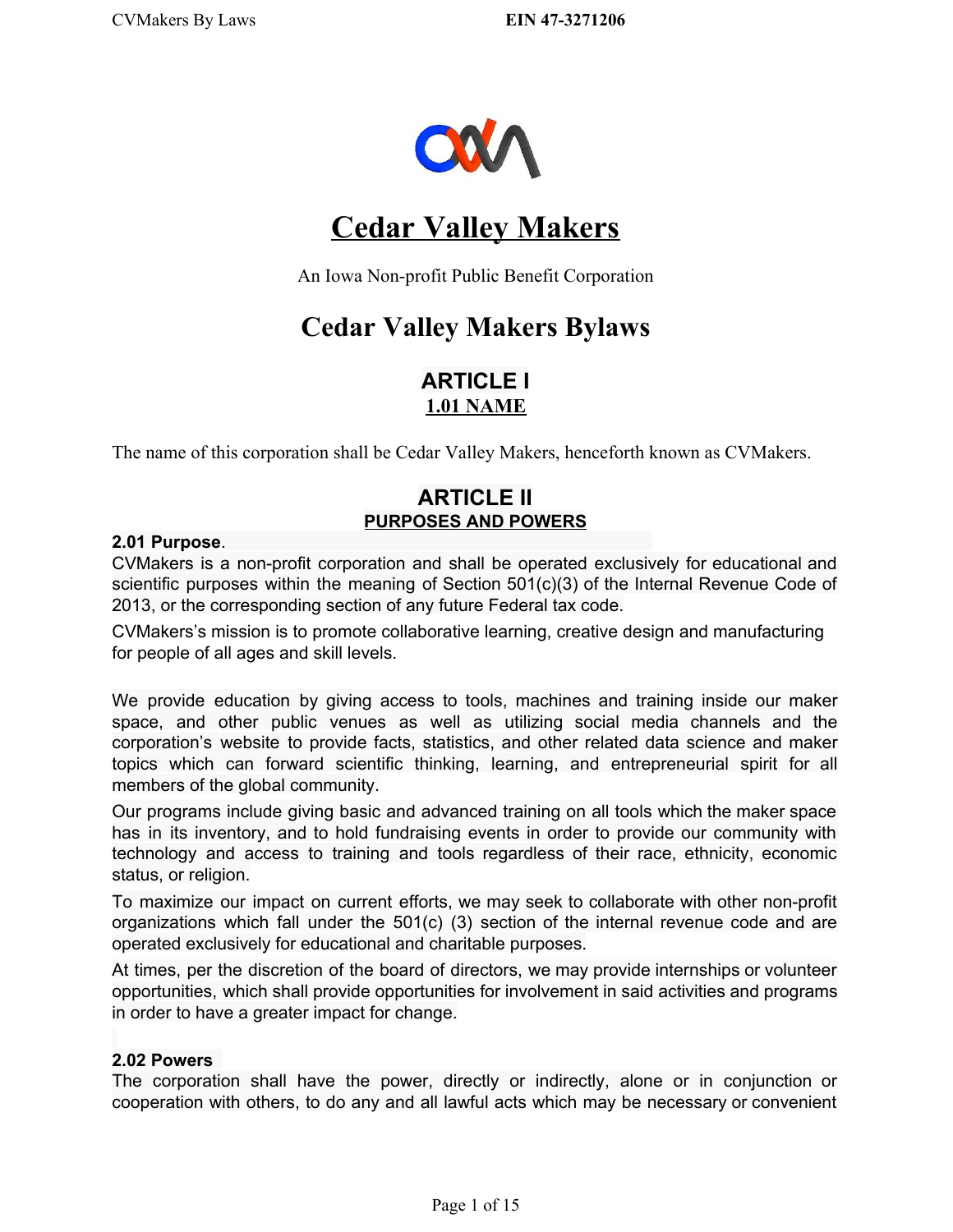to affect the charitable purposes, for which the corporation is organized, and to aid or assist other organizations or persons whose activities further accomplish, foster, or attain such purposes. The powers of the corporation may include, but not be limited to, the acceptance of contributions from the public and private sectors, whether financial or in-kind contributions.

#### **2.03 Nonprofit Status and Exempt Activities Limitation.**

**(a)** Nonprofit Legal Status. CVMakers is an Iowa non-profit public benefit corporation, recognized as tax exempt under Section 501(c)(3) of the United States Internal Revenue Code once the status has been approved and conferred by the Internal Revenue Service.

**(b)** Exempt Activities Limitation**.**Notwithstanding any other provision of these Bylaws, no director, officer, employee, member, or representative of this corporation shall take any action or carry on any activity by or on behalf of the corporation not permitted to be taken or carried on by an organization exempt under Section 501(c)(3) of the Internal Revenue Code as it now exists or may be amended, or by any organization contributions to which are deductible under Section 170(c)(2) of such Code and Regulations as it now exists or may be amended. No part of the net earnings of the corporation shall inure to the benefit or be distributable to any director, officer, member, or other private person, except that the corporation shall be authorized and empowered to pay reasonable compensation for services rendered and to make payments and distributions in furtherance of the purposes set forth in the Articles of Incorporation and these Bylaws.

**(c)** Distribution Upon Dissolution**.**Upon termination or dissolution of CVMakers, any assets lawfully available for distribution shall be distributed to one (1) or more qualifying organizations described in Section 501(c)(3) of the 1986 Internal Revenue Code (or described in any corresponding provision of any successor statute) which organization or organizations have a charitable purpose which, at least generally, includes a purpose similar to the terminating or dissolving corporation.

The organization to receive the assets of CVMakers hereunder shall be selected in the discretion of a majority of the managing body of the corporation, and if its members cannot so agree, then the recipient organization shall be selected pursuant to a verified petition in equity filed in a court of proper jurisdiction against CVMakers, by one (1) or more of its managing body which verified petition shall contain such statements as reasonably indicate the applicability of this section. The court upon a finding that this section is applicable shall select the qualifying organization or organizations to receive the assets to be distributed, giving preference if practicable to organizations located within the State of Iowa.

# **ARTICLE III MEMBERSHIP**

#### **3.01 Membership**

#### **CV Makers will maintain two membership classes:**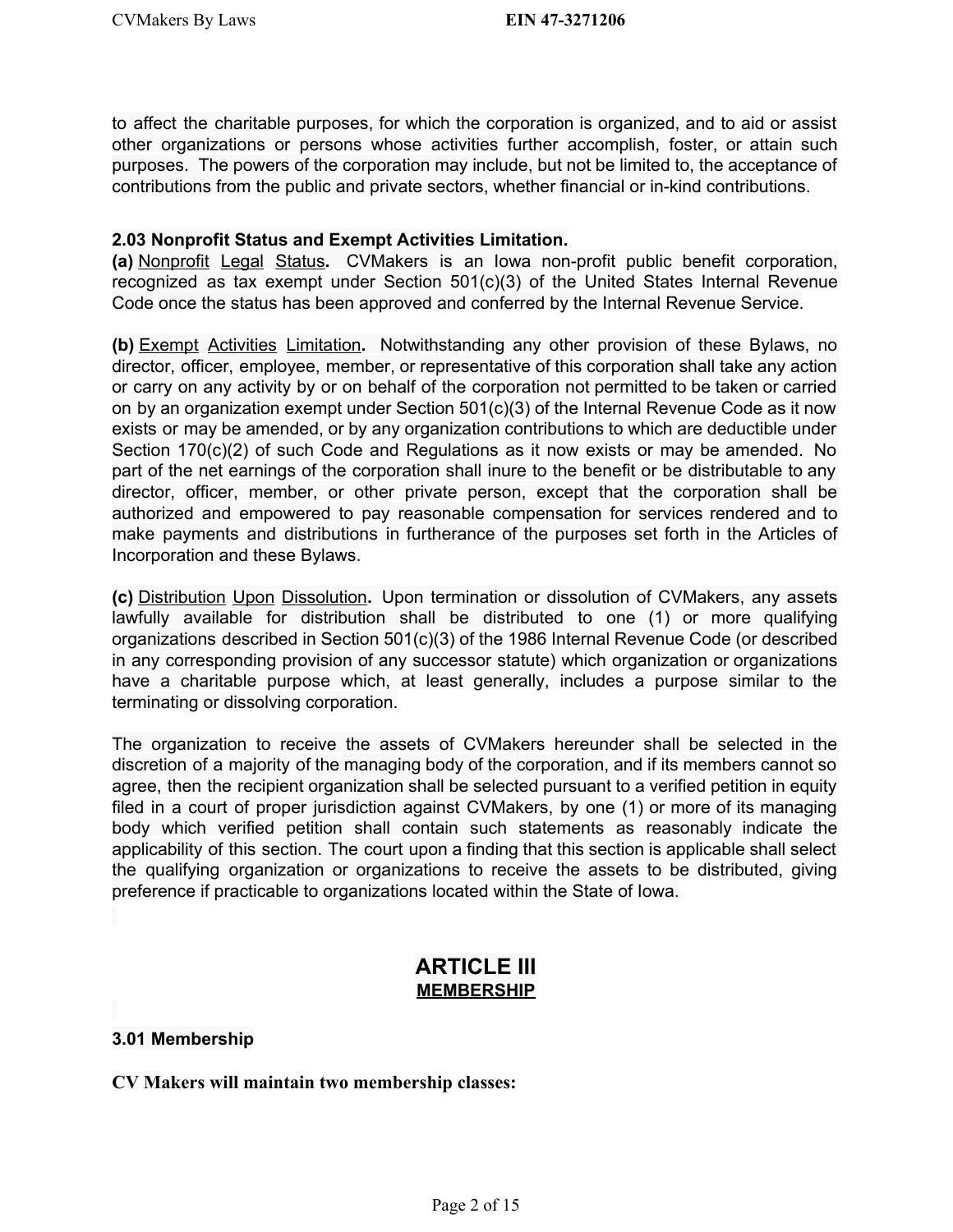- CVMakers Has registered with the group, can participate in the virtual space, and attends public workshops in the public spaces, and at CVMakers/TechWorks during open house hours only. The CVMaker membership class does not have voting rights, and cannot use designated equipment where safety is a concern.
- Full CVMakers Must be a full member in good standing in order to receive full member benefits. Membership "In Good Standing" is defined as having paid dues, having completed safety orientations, and having signed a waiver/release of liability.

Full Member benefits include:

- o Access to areas and equipment
- o Ability to serve on committees.
- o Voting rights on issues deemed appropriate the board.

#### **3.02 NonVoting Affiliates**

The board of directors may approve classes of non-voting affiliates with rights, privileges, and obligations established by the board. Affiliates may be individuals, businesses, and other organizations that seek to support the mission of the corporation. The board, a designated committee of the board, or any duly elected officer in accordance with board policy, shall have authority to admit any individual or organization as an affiliate, to recognize representatives of affiliates, and to make determinations as to affiliates' rights, privileges, and obligations. At no time shall affiliate information be shared with or sold to other organizations or groups without the affiliate's consent. At the discretion of the board of directors, affiliates may be given endorsement, recognition and media coverage at fundraising activities, clinics, other events or at the corporation website. Affiliates have no voting rights, and are not members of the corporation.

#### **3.03 Dues**

All membership dues shall be determined by the board of directors.

## **ARTICLE IV BOARD OF DIRECTORS**

#### **4.01 Number of Directors**

CVMakers shall have a board of directors consisting of at least 3 and no more than 11 directors. Within these limits, the board may seek to increase or decrease the number of directors serving on the board, including for the purpose of staggering the terms of directors.

#### **4.02 Powers**

All corporate powers shall be exercised by or under the authority of the board and the affairs of CVMakers shall be managed under the direction of the board, except as otherwise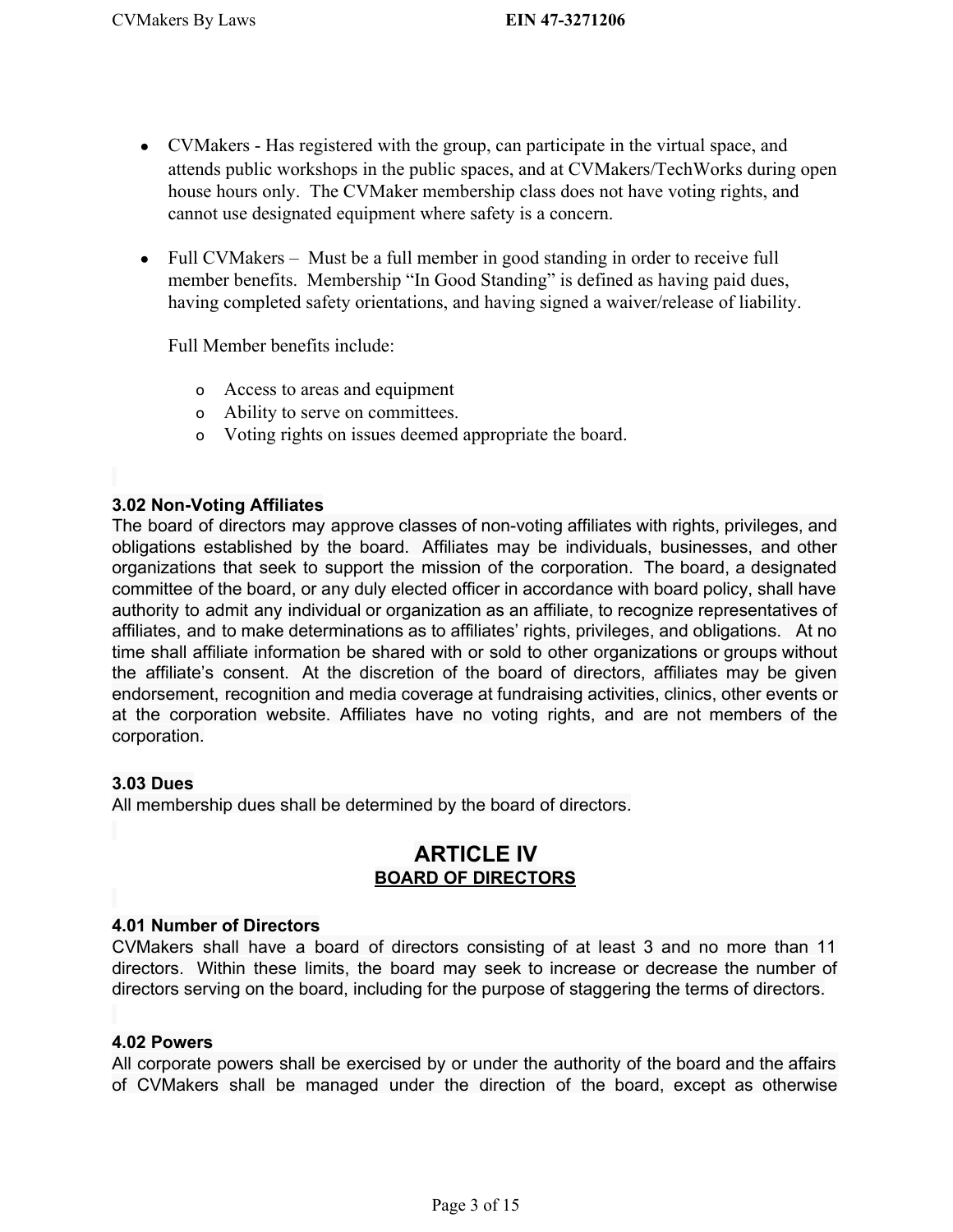provided by law.

#### **4.03 Terms**

**(a)** All directors shall be elected to serve a two-year term, however the term may be extended until a successor has been elected.

**(b)** Directors may serve terms in succession.

**(c)**The term of office shall be considered to begin January 1 and end December 31 of the second year in office, unless the term is extended until such time as a successor has been elected.

#### **4.04 Qualifications and Election of Directors**

In order to be eligible to serve as a director on the board of directors, the individual must be 18 years of age and be a Full CVMaker member in good standing.

Directors may be elected at any board meeting by the majority vote of the existing board of directors.

#### **4.05 Vacancies**

The board of directors may fill vacancies due to the expiration of a director's term of office, resignation, death, or removal of a director or may appoint new directors to fill a previously unfilled board position, subject to the maximum number of directors under these Bylaws.

**(a)** Unexpected Vacancies. Vacancies in the board of directors due to resignation, death, or removal shall be filled by the board for the balance of the term of the director being replaced.

#### **4.06 Removal of Directors**

A director may be removed by majority vote of the board of directors then in office, if:

**(a)** the director is absent and unexcused from two or more consecutive meetings of the board of directors in a twelve month period. The board president is empowered to excuse directors from attendance for a reason deemed adequate by the board president. The president shall not have the power to excuse him/herself from the board meeting attendance and in that case, the board vice president shall excuse the president. Or:

**(b)** for cause or no cause, if two weeks before any meeting of the board at which a vote on removal will be made the director in question is given electronic or written notification of the board's intention to discuss her/his case and is given the opportunity to be heard at a meeting of the board.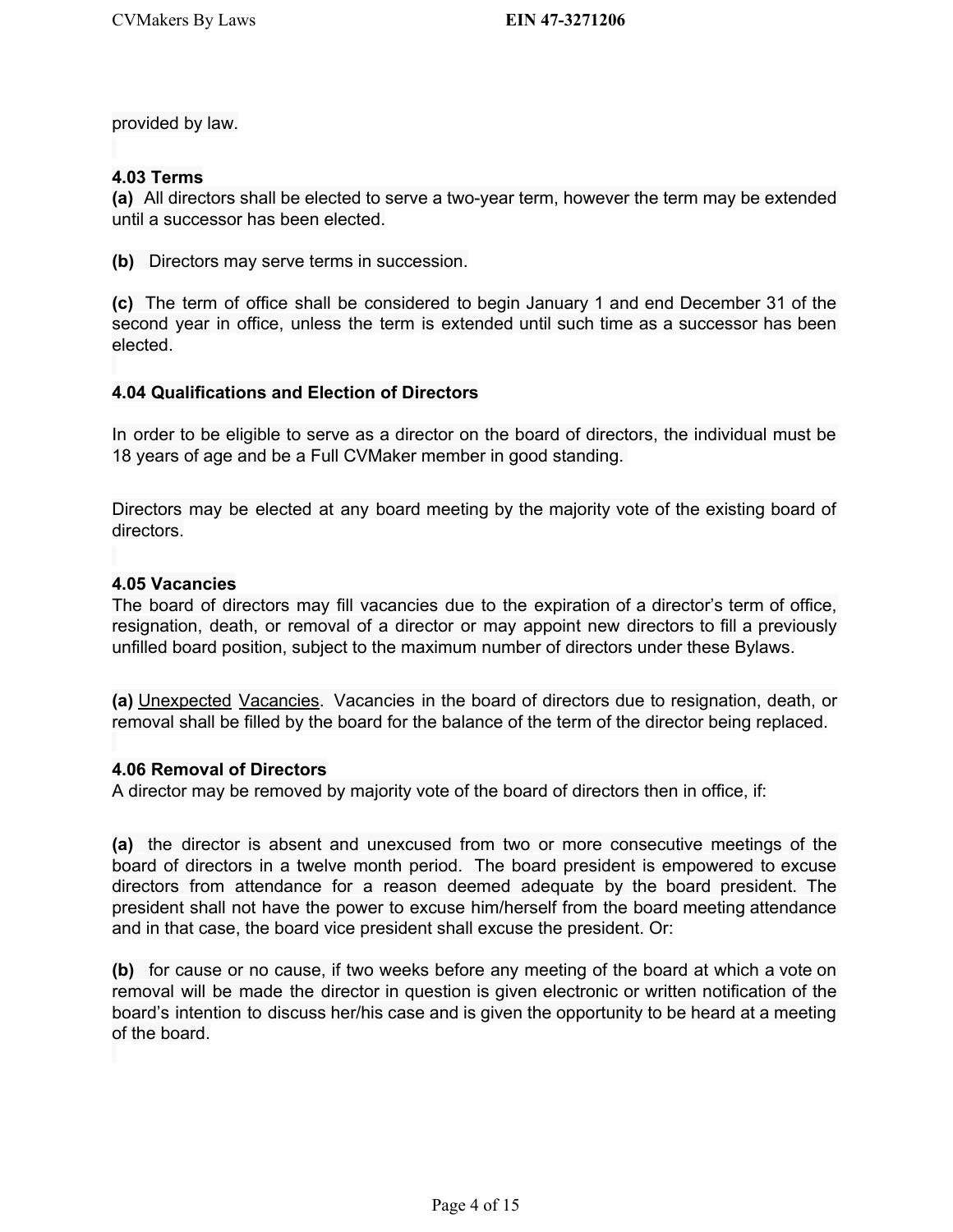#### **4.07 Board of Directors Meetings.**

**(a)** Regular Meetings. The board of directors shall have a minimum of four (4) regular meetings each calendar year at times and places fixed by the board a minimum of seven days prior to the date in which the board meeting is to be held.

**(b)** Special Meetings. Special meetings of the board may be called by the president, vice president, secretary, treasurer, or any two (2) other directors of the board of directors. A special meeting must be preceded by at least 2 days notice to each director of the date, time, and place of the meeting.

**(c)** Waiver of Notice. Any director may waive notice of any meeting, in accordance with Iowa law.

#### **4.08 Manner of Acting**.

**(a)**Quorum. A 60 percent majority of the directors in office immediately before a meeting shall constitute a quorum for the transaction of business at that meeting of the board.

**(b)** Majority Vote. Except as otherwise required by law or by the articles of incorporation, the act of the majority of the directors present at a meeting at which a quorum is present shall be the act of the board.

**(c)**Participation. Except as required otherwise by law, the Articles of Incorporation, or these Bylaws, directors may participate in a regular or special meeting through the use of any means of communication by which all directors participating may simultaneously hear each other during the meeting, including in person, internet video meeting or by telephonic conference call.

#### **4.09 Compensation for Board Service**

Directors shall receive no compensation for carrying out their duties as directors. The board may adopt policies providing for reasonable reimbursement of directors for expenses incurred in conjunction with carrying out board responsibilities, such as travel expenses to attend board meetings.

> **ARTICLE V COMMITTEES**

#### **5.01 Committees**

Formed by the request of the board in order to leverage member's expertise. Committee members must be a Full CVMakers member in good standing as outlined under Article III of these ByLaws. Committee recommendations are non-binding but may be ratified by a simple majority vote by the board.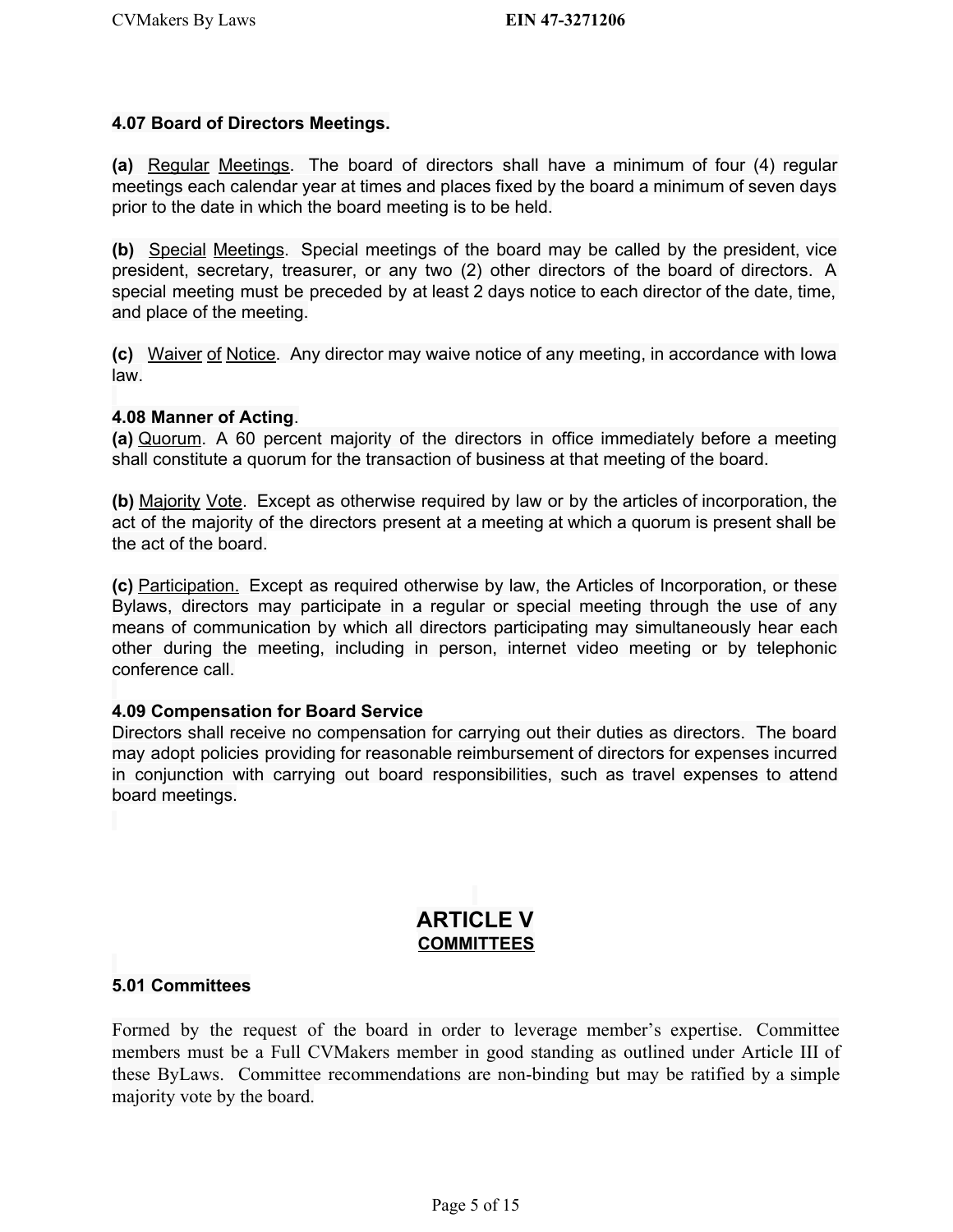### **5.2 Meetings and Action of Committees**

Meetings and action of the committees shall be governed by and held and taken in accordance with, the provisions of Article IV of these Bylaws concerning meetings of the directors, with such changes in the context of those Bylaws as are necessary to substitute the committee and its members for the board of directors and its members, except that the time for regular meetings of committees may be determined either by resolution of the board of directors or by resolution of the committee. Special meetings of the committee may also be called by resolution of the board of directors. Notice of special meetings of committees shall also be given to any and all alternate members, who shall have the right to attend all meetings of the committee. Minutes shall be kept of each meeting of any committee and shall be filed with the corporate records. The board of directors may adopt rules for the governing of the committee not inconsistent with the provision of these Bylaws.

#### **5.3 Informal Action By The Board of Directors**

Any action required or permitted to be taken by the board of directors at a meeting may be taken without a meeting if consent in writing, setting forth the action so taken, shall be agreed by the consensus of a quorum. For purposes of this section an e-mail transmission from an email address on record constitutes a valid writing. The intent of this provision is to allow the board of directors to use email to approve actions, as long as a quorum of board members gives consent.

# **ARTICLE VI OFFICERS**

#### **6.01 Board Officers**

The officers of the corporation shall be a board president, vice-president, secretary, and treasurer, all of whom shall be recommended to serve by committee, voted for by members, and serve at the pleasure of, the board of directors. Each board officer shall have the authority and shall perform the duties set forth in these Bylaws or by resolution of the board or by direction of an officer authorized by the board to prescribe the duties and authority of other officers. The board may also appoint additional vice-presidents and such other officers as it deems expedient for the proper conduct of the business of the corporation**,** each of whom shall have such authority and shall perform such duties as the board of directors may determine. One person may hold two or more board offices, but no board officer may act in more than one capacity where action of two or more officers is required.

#### **6.02 Term of Office**

Each officer shall serve a two-year term of office and may not serve more than four  $(4)$ consecutive terms of office. Unless unanimously elected by the board at the end of his/her four (4) year terms or to fill a vacancy in an officer position, each board officer's term of office shall begin upon the adjournment of the board meeting at which elected and shall end upon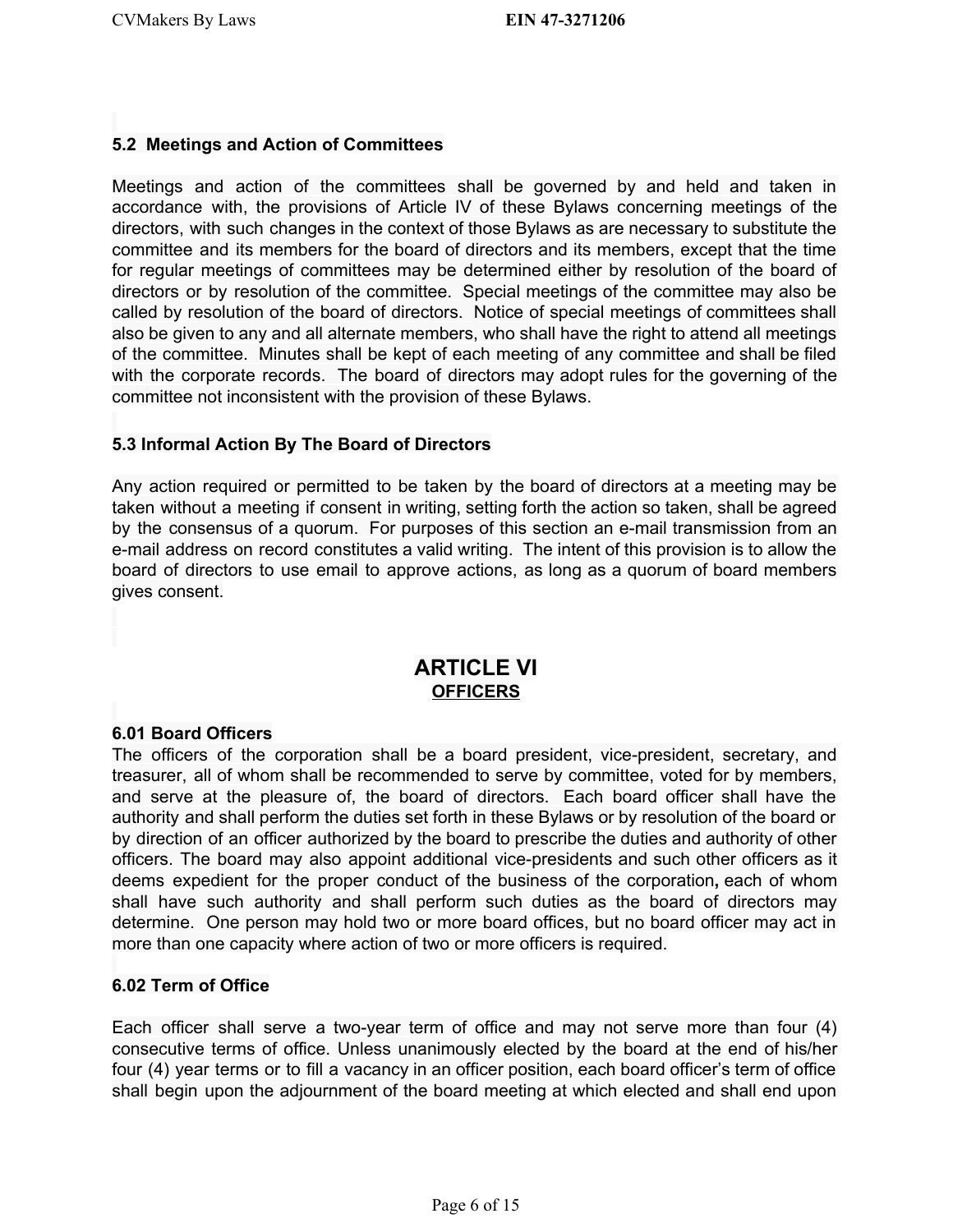the adjournment of the board meeting during which a successor is elected.

#### **6.03 Removal and Resignation**

The board of directors may remove an officer at any time, with or without cause. Any officer may resign at any time by giving written notice to the corporation without prejudice to the rights, if any, of the corporation under any contract to which the officer is a party. Any resignation shall take effect at the date of the receipt of the notice or at any later time specified in the notice, unless otherwise specified in the notice. The acceptance of the resignation shall not be necessary to make it effective.

#### **6.04 Board President**

The board president shall be the chief volunteer officer of the corporation. The board president shall lead the board of directors in performing its duties and responsibilities, including, if present, presiding at all meetings of the board of directors, and shall perform all other duties incident to the office or properly required by the board of directors.

#### **6.05 Vice President**

In the absence of the board president, the ranking vice-president or vice-president designated by the board of directors shall perform the duties of the board president. When so acting, the vice-president shall have all the powers of and be subject to all the restrictions upon the board president. The vice-president shall have such other powers and perform such other duties prescribed for them by the board of directors or the board president.

#### **6.06 Secretary**

The secretary shall keep or cause to be kept a book of minutes of all meetings and actions of directors and committees of directors. The minutes of each meeting shall state the time and place that it was held and such other information as shall be necessary to determine the actions taken and whether the meeting was held in accordance with the law and these Bylaws. The secretary shall have such other powers and perform such other duties as may be prescribed by the board of directors or the board president**,** or appoint another individual approved by the board to assist with those duties.

#### **6.07 Treasurer**

The treasurer shall be the lead director for oversight of the financial condition and affairs of the corporation. The treasurer shall oversee and keep the board informed of the financial condition of the corporation and of audit or financial review results. In conjunction with other directors or officers, the treasurer shall oversee budget preparation and shall ensure that appropriate financial reports, including an account of major transactions and the financial condition of the corporation, are made available to the board of directors on a timely basis or as may be required by the board of directors. The treasurer shall perform all duties properly required by the board of directors or the board president, or appoint another individual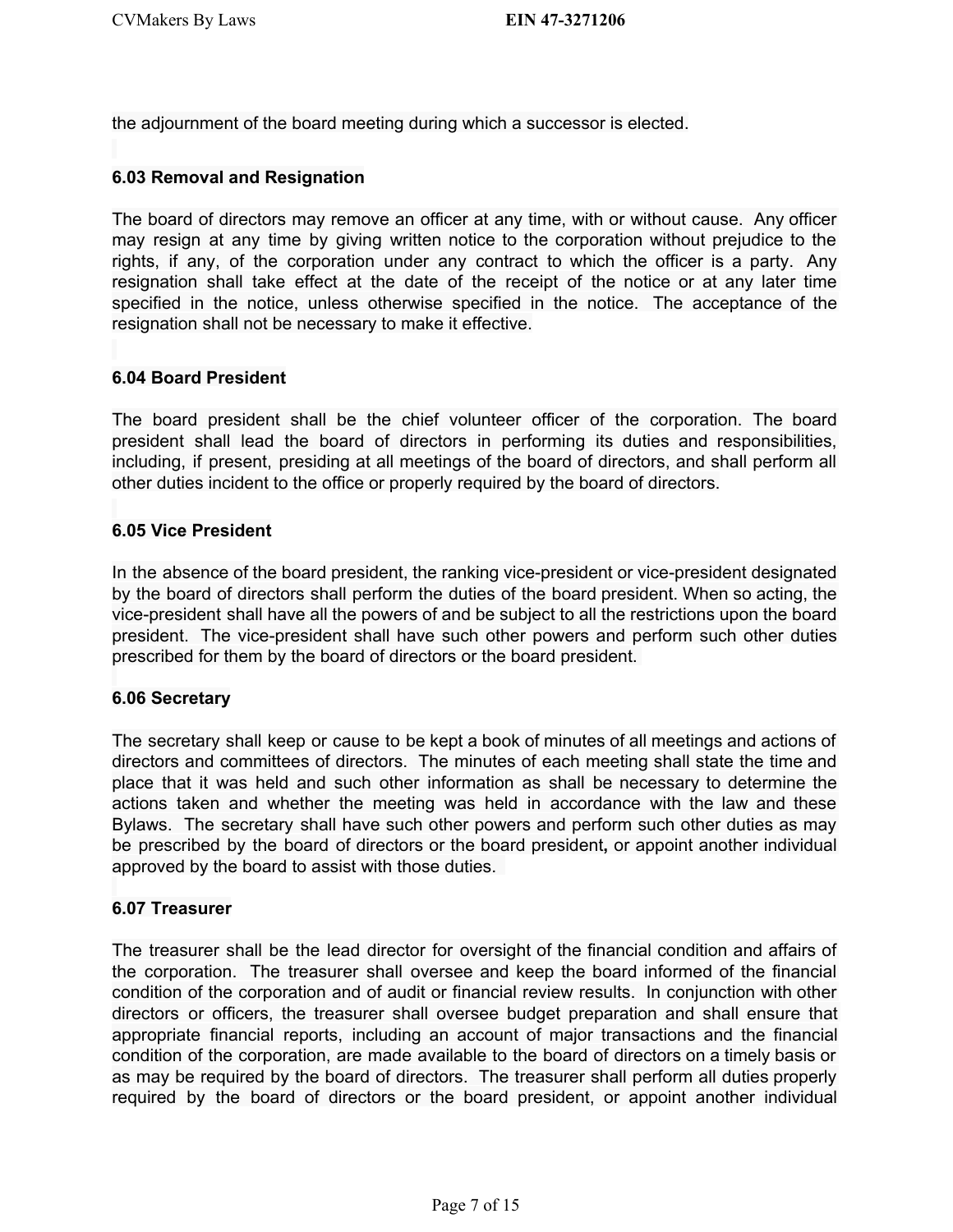approved by the board to assist with those duties.

#### **6.08 Non-Director Officers**

The board of directors may designate additional officer positions of the corporation and may appoint and assign duties to other non-director officers of the corporation.

### **ARTICLE VII CONTRACTS, CHECKS, LOANS, INDEMNIFICATION AND RELATED MATTERS**

#### **7.01 Contracts and other Writings**

(a) Except as otherwise provided by resolution of the board or board policy, all contracts, deeds, leases, mortgages, grants, and other agreements of the corporation shall be executed on its behalf by the treasurer, president, or other persons to whom the corporation has delegated authority to execute such documents in accordance with policies approved by the board.

(b) Budgetary restraints will be enacted to insure the officers of the board cannot overreach their authority. The board will have the power to set appropriate limits of the spending authority.

(c) An annual budget must meet with board approval.

#### **7.02 Checks, Drafts**

All checks, drafts, or other orders for payment of money, notes, or other evidence of indebtedness issued in the name of the corporation, shall be signed by such officer or officers, agent or agents, of the corporation and in such manner as shall from time to time be determined by resolution of the board.

#### **7.03 Deposits**

All funds of the corporation not otherwise employed shall be deposited from time to time to the credit of the corporation in such banks, trust companies, or other depository as the board or a designated committee of the board may select.

#### **7.04 Loans**

No loans shall be contracted on behalf of the corporation and no evidence of indebtedness shall be issued in its name unless authorized by resolution of the board. Such authority may be general or confined to specific instances.

#### **7.05 Indemnification**

**(a)**Mandatory Indemnification. The corporation shall indemnify a director or former director, who was wholly successful, on the merits or otherwise, in the defense of any proceeding to which he or she was a party because he or she is or was a director of the corporation against reasonable expenses incurred by him or her in connection with the proceedings.

**(b)**Permissible Indemnification. The corporation shall indemnify a director or former director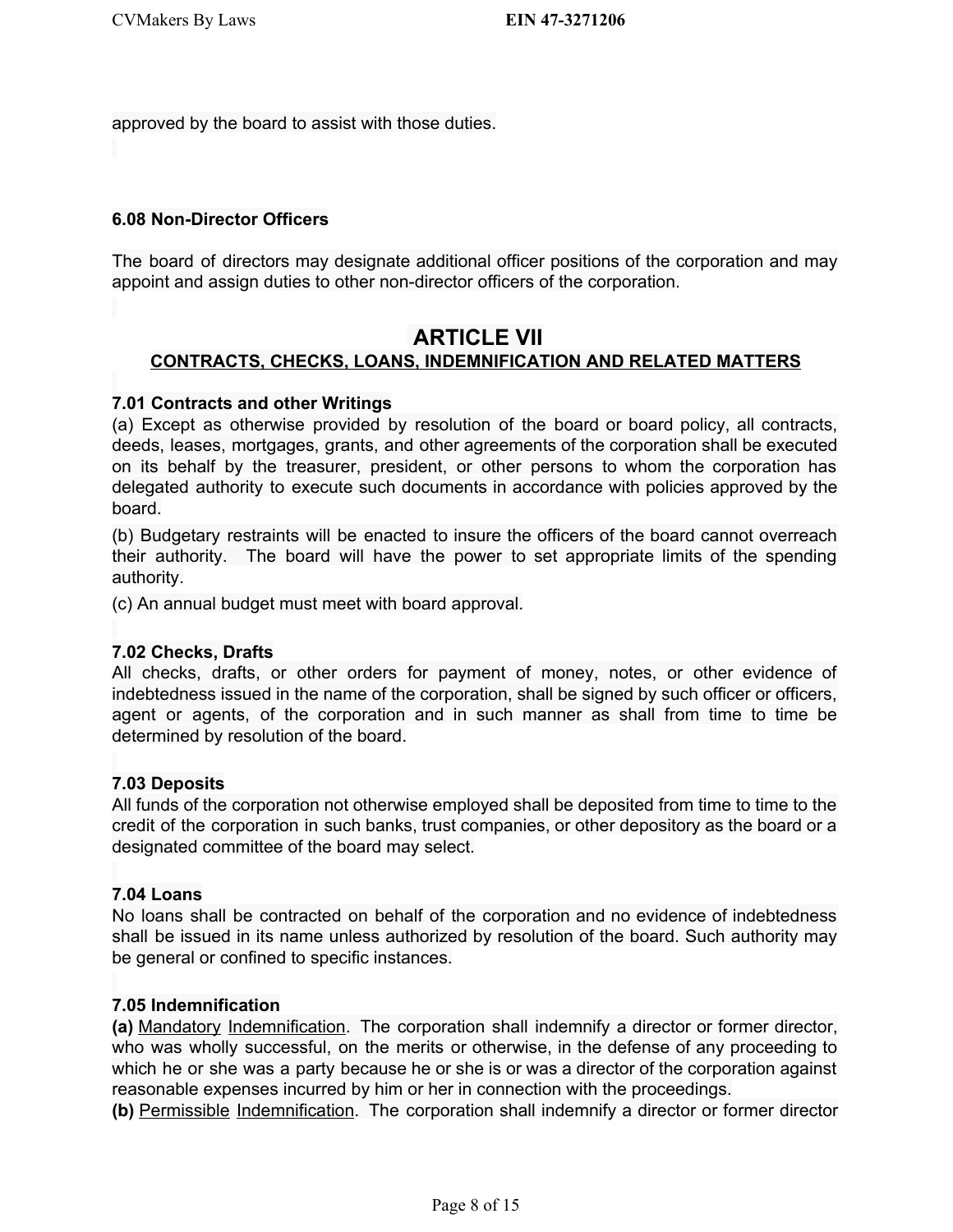made a party to a proceeding because he or she is or was a director of the corporation, against liability incurred in the proceeding, if the determination to indemnify him or her has been made in the manner prescribed by the law and payment has been authorized in the manner prescribed by law.

**(c)**Advance for Expenses. Expenses incurred in defending a civil or criminal action, suit or proceeding may be paid by the corporation in advance of the final disposition of such action, suit or proceeding, as authorized by the board of directors in the specific case, upon receipt of (I) a written affirmation from the director, officer, employee or agent of his or her good faith belief that he or she is entitled to indemnification as authorized in this article, and (II) an undertaking by or on behalf of the director, officer, employee or agent to repay such amount, unless it shall ultimately be determined that he or she is entitled to be indemnified by the corporation in these Bylaws.

**(d)** Indemnification of Officers, Agents and Employees. An officer of the corporation who is not a director is entitled to mandatory indemnification under this article to the same extent as a director. The corporation may also indemnify and advance expenses to an employee or agent of the corporation who is not a director, consistent with Iowa Law and public policy, provided that such indemnification, and the scope of such indemnification, is set forth by the general or specific action of the board or by contract.

# **ARTICLE VIII MISCELLANEOUS**

#### **8.01 Books and Records**

The corporation shall keep correct and complete books and records of account and shall keep minutes of the proceedings of all meetings of its board of directors, a record of all actions taken by board of directors without a meeting, and a record of all actions taken by committees of the board. In addition, the corporation shall keep a copy of the corporation's Articles of Incorporation and Bylaws as amended to date.

#### **8.02 Fiscal Year**

The fiscal year of the corporation shall be from January 1 to December 31 of each year.

#### **8.03 Conflict of Interest**

The board shall adopt and periodically review a conflict of interest policy to protect the corporation's interest when it is contemplating any transaction or arrangement which may benefit any director, officer, employee, affiliate, or member of a committee with board-delegated powers.

#### **8.04 Nondiscrimination Policy**

The officers, directors, committee members, employees, and persons served by this corporation shall be selected entirely on a nondiscriminatory basis with respect to age, sex, race, religion, national origin, and sexual orientation. It is the policy of CVMakers not to discriminate on the basis of race, creed, ancestry, marital status, gender, sexual orientation, age, physical disability, veteran's status, political service or affiliation, color, religion, or national origin.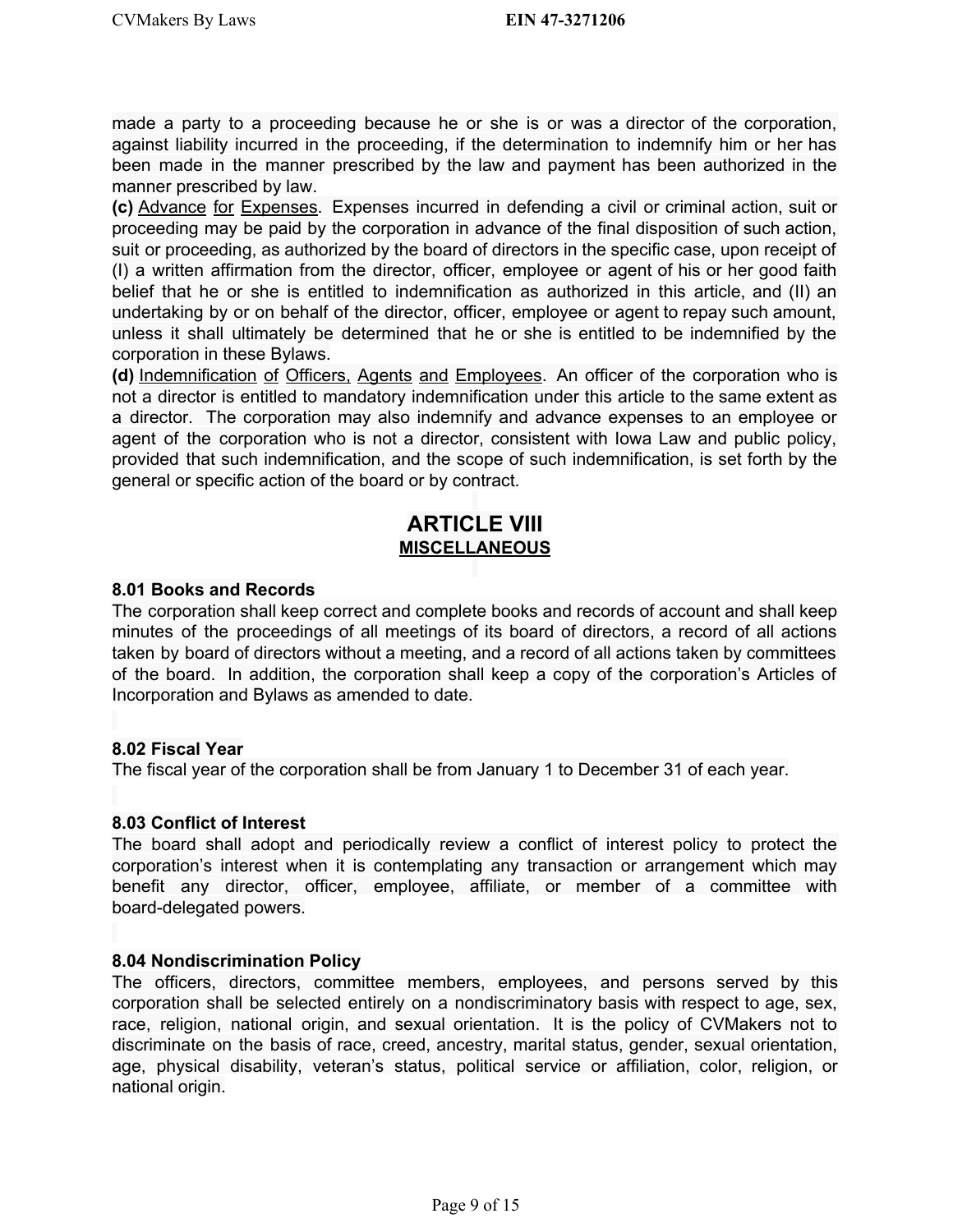### **8.05 Bylaw Amendment**

These Bylaws may be amended, altered, repealed, or restated by a vote of the majority of the board of directors then in office at a meeting of the Board, provided, however,

**(a)** that no amendment shall be made to these Bylaws which would cause the corporation to cease to qualify as an exempt corporation under Section 501 (c)(3) of the Internal Revenue Code of 1986, or the corresponding section of any future Federal tax code; and,

**(b)** that an amendment does not affect the voting rights of directors. An amendment that does affect the voting rights of directors further requires ratification by a two-thirds vote of a quorum of directors at a Board meeting.

**(c)** that all amendments be consistent with the Articles of Incorporation.

# **ARTICLE IX DOCUMENT RETENTION POLICY**

#### **10.01 Purpose**

The purpose of this document retention policy is establishing standards for document integrity, retention, and destruction and to promote the proper treatment of CVMakers records.

#### **10.02 Policy**

Section 1. General Guidelines. Records should not be kept if they are no longer needed for the operation of the business or required by law. Unnecessary records should be eliminated from the files. The cost of maintaining records is an expense which can grow unreasonably if good housekeeping is not performed. A mass of records also makes it more difficult to find pertinent records.

From time to time, CVMakers may establish retention or destruction policies or schedules for specific categories of records in order to ensure legal compliance, and also to accomplish other objectives, such as preserving intellectual property and cost management. Several categories of documents that warrant special consideration are identified below. While minimum retention periods are established, the retention of the documents identified below and of documents not included in the identified categories should be determined primarily by the application of the general guidelines affecting document retention, as well as the exception for litigation relevant documents and any other pertinent factors.

Section 2. Exception for Litigation Relevant Documents. CVMakers expects all officers, directors, and employees to comply fully with any published records retention or destruction policies and schedules, provided that all officers, directors, and employees should note the following general exception to any stated destruction schedule: If you believe, or Cedar Valley Makers informs you, that corporate records are relevant to litigation, or potential litigation (i.e. a dispute that could result in litigation), then you must preserve those records until it is determined that the records are no longer needed. That exception supersedes any previously or subsequently established destruction schedule for those records.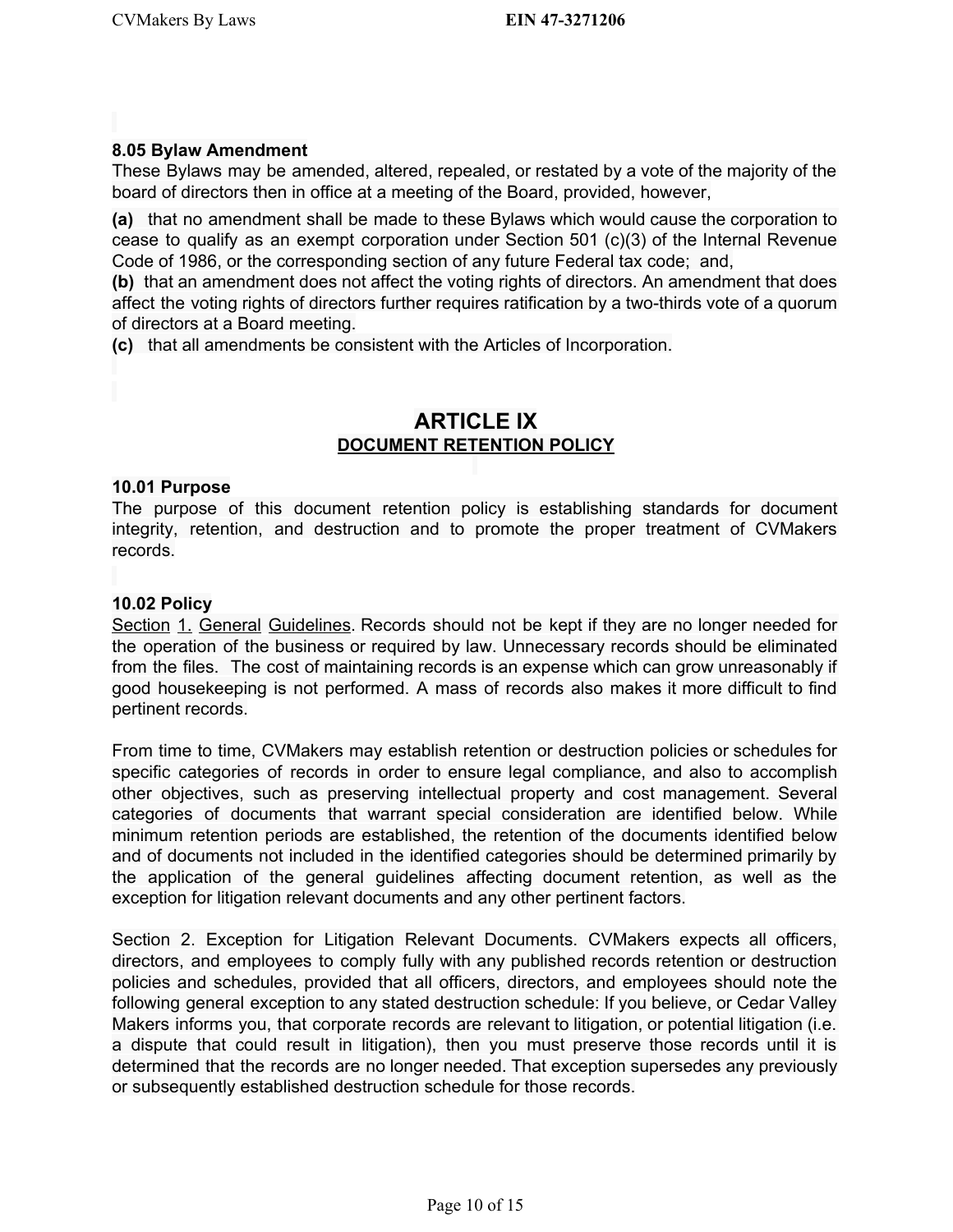### **Section 3. Minimum Retention Periods for Specific Categories**

**(a)**Corporate Documents. Corporate records include the corporation's Articles of Incorporation, By-Laws and IRS Form 1023 and Application for Exemption. Corporate records should be retained permanently. IRS regulations require that the Form 1023 be available for public inspection upon request.

**(b)**Tax Records. Tax records include, but may not be limited to, documents concerning payroll, expenses, proof of contributions made by donors, accounting procedures, and other documents concerning the corporation's revenues. Tax records should be retained for at least seven years from the date of filing the applicable return.

**(c)** Employment Records/Personnel Records. State and federal statutes require the corporation to keep certain recruitment, employment and personnel information. The corporation should also keep personnel files that reflect performance reviews and any complaints brought against the corporation or individual employees under applicable state and federal statutes. The corporation should also keep in the employee's personnel file all final memoranda and correspondence reflecting performance reviews and actions taken by or against personnel. Employment applications should be retained for three years. Retirement and pension records should be kept permanently. Other employment and personnel records should be retained for seven years.

**(d)**Board and Board Committee Materials. Meeting minutes should be retained in perpetuity in the corporation's online minute folder. The documents shall be converted to an read only PDF within 7 days of the meeting at which they were taken.

**(e)**Press Releases/Public Filings. The corporation should retain permanent copies of all press releases and publicly filed documents under the theory that the corporation should have its own copy to test the accuracy of any document a member of the public can theoretically produce against the corporation.

**(f)**Legal Files. All other legal documents should be maintained for a period of ten years.

**(g)**Marketing and Sales Documents. The corporation should keep final copies of marketing and sales documents for the same period of time it keeps other corporate files, generally three years. An exception to the three-year policy may be sales invoices, contracts, leases, licenses, and other legal documentation. These documents should be kept for at least three years beyond the life of the agreement.

**(h)**Development/Intellectual Property and Trade Secrets. Development documents are often subject to intellectual property protection in their final form (e.g., patents and copyrights). The documents detailing the development process are often also of value to the corporation and are protected as a trade secret where the corporation:

**(i)**derives independent economic value from the secrecy of the information; and

**(ii)**has taken affirmative steps to keep the information confidential.

The corporation should keep all documents designated as containing trade secret information for at least the life of the trade secret.

**(i)**Contracts. Final, execution copies of all contracts entered into by the corporation should be retained. The corporation should retain copies of the final contracts for at least three years beyond the life of the agreement, and longer in the case of publicly filed contracts.

**(j)**Correspondence. Unless correspondence falls under another category listed elsewhere in this policy, correspondence should generally be saved for two years.

**(k)**Banking and Accounting. Accounts payable ledgers and schedules should be kept for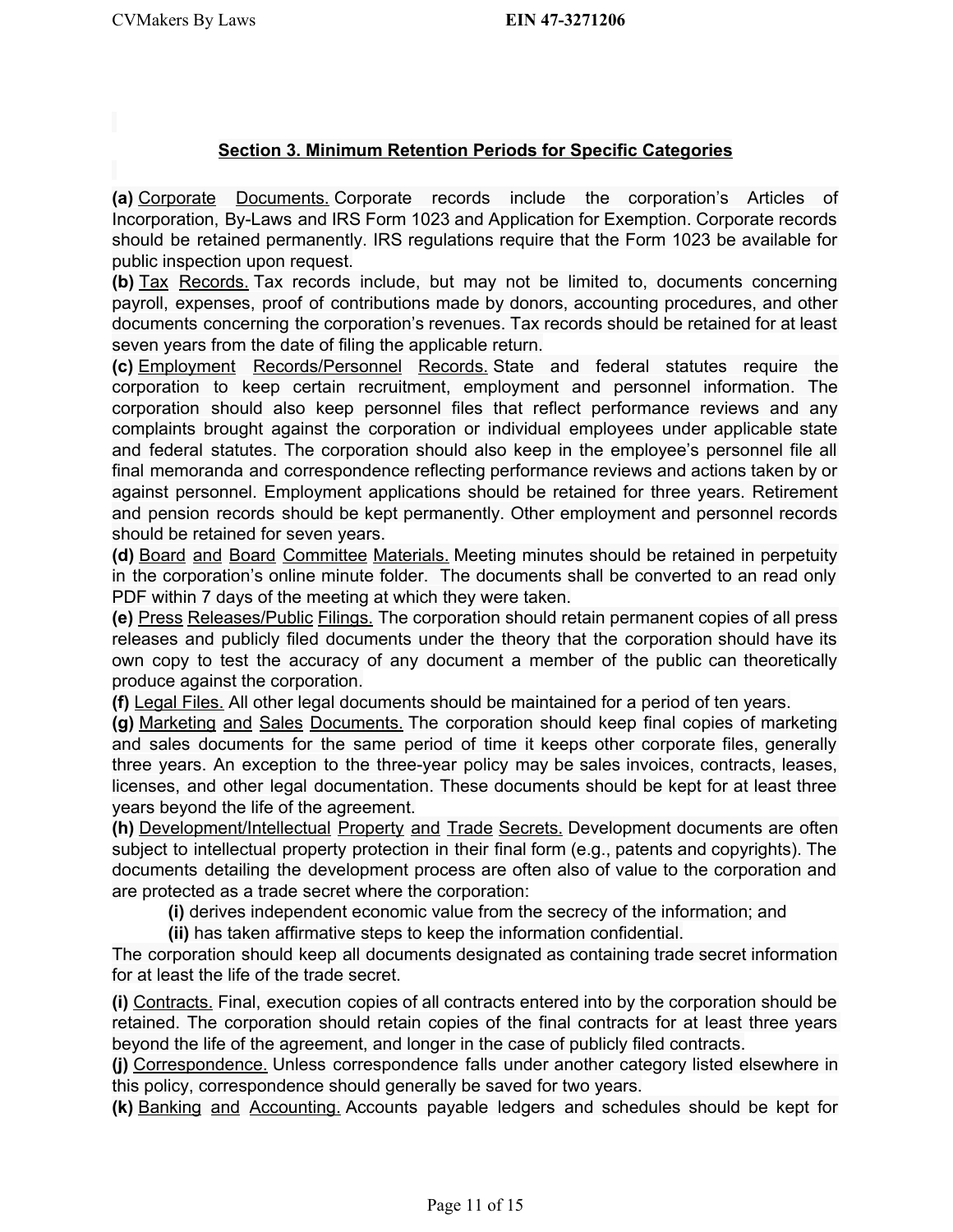seven years. Bank reconciliations, bank statements, deposit slips and checks (unless for important payments and purchases) should be kept for three years. Any inventories of products, materials, and supplies and any invoices should be kept for seven years.

**(l)**Insurance. Expired insurance policies, insurance records, accident reports, claims, etc. should be kept permanently.

**(m)**Audit Records. External audit reports should be kept permanently. Internal audit reports should be kept for three years.

**Section 2. Electronic Mail. Email that needs to be saved should be** downloaded to a computer file and kept electronically or on disk as a separate file. The retention period depends upon the subject matter of the e-mail, as covered elsewhere in this policy.

#### **ARTICLE XI Transparency and Accountability Disclosure of Financial Information With The General Public**

#### **11.01 Purpose**

By making full and accurate information about its mission, activities, finances, and governance publicly available, CVMakers practices and encourages transparency and accountability to the general public. This policy will:

(a) indicate which documents and materials produced by the corporation are presumptively open to staff and/or the public

(b) indicate which documents and materials produced by the corporation are presumptively closed to staff and/or the public

(c) specify the procedures whereby the open/closed status of documents and materials can be altered.

The details of this policy are as follows:

#### **11.02 Financial and IRS documents (The form 1023 and the form 990)**

CVMakers shall provide its Internal Revenue forms 990, 990-T, 1023 and 5227, bylaws, conflict of interest policy, and financial statements to the general public for inspection free of charge.

#### **11.03 Means and Conditions of Disclosure**

CVMakers shall make "Widely Available" the aforementioned documents on its internet website: www.cedarvalleymakers.org to be viewed and inspected by the general public.

(a) The documents shall be posted in a format that allows an individual using the Internet to access, download, view and print them in a manner that exactly reproduces the image of the original document filed with the IRS (except information exempt from public disclosure requirements, such as contributor lists).

(b) The website shall clearly inform readers that the document is available and provide instructions for downloading it.

(c) CVMakers shall not charge a fee for downloading the information. Documents shall not be posted in a format that would require special computer hardware or software (other than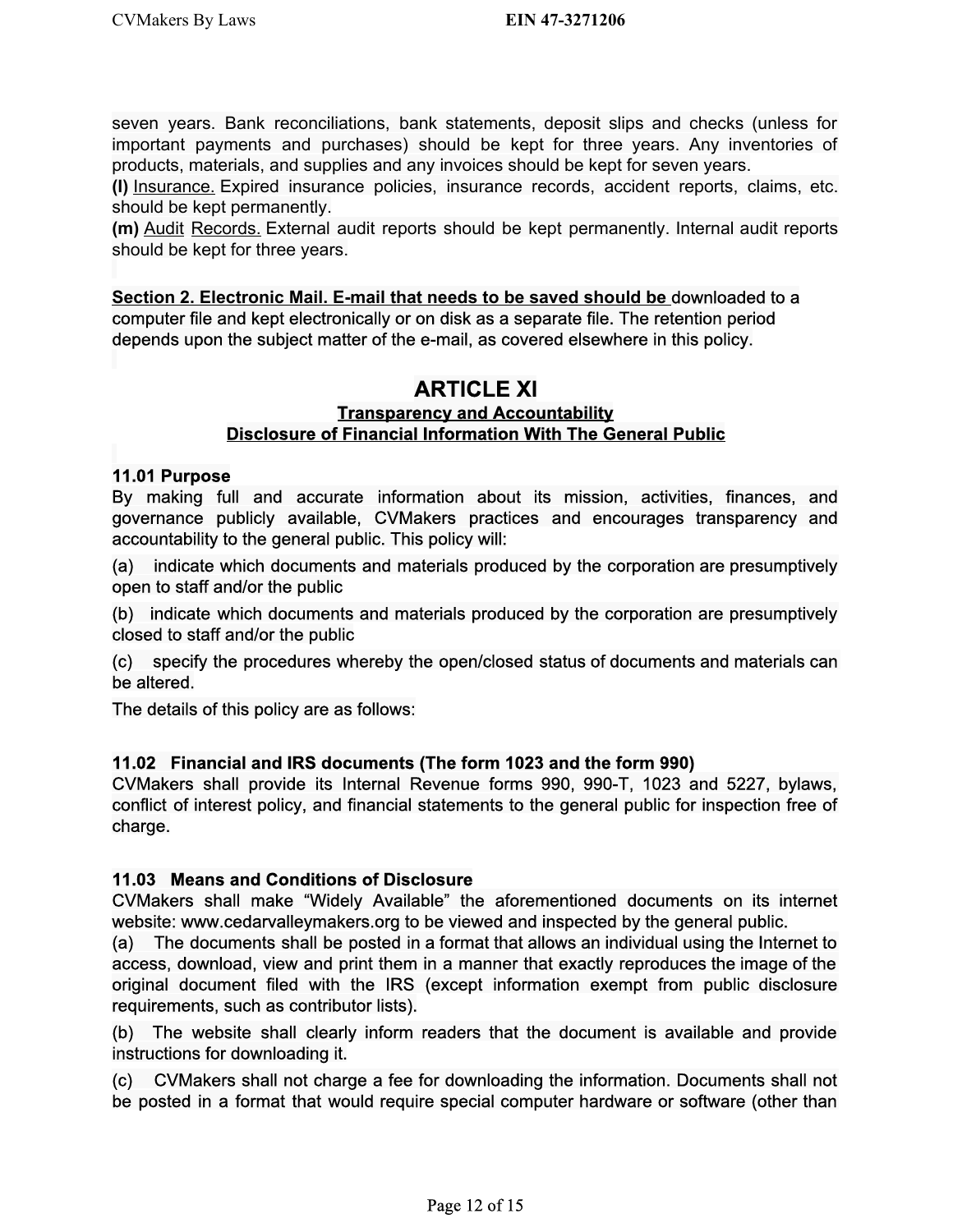software readily available to the public free of charge).

(d) CVMakers shall inform anyone requesting the information where this information can be found, including the web address. This information must be provided immediately for in-person requests and within 7 days for mailed requests.

#### **11.04 IRS Annual Information Returns (Form 990)**

The Form 990 will be made available to its board of directors for review prior to the filing of the Form 990. While neither the approval of the Form 990 or a review of the 990 is required under Federal law, the corporation's Form 990 shall be made available to each member of the board of director's at least 10 days before the Form 990 is filed with the IRS.

#### **11.05 Board**

(a) All board deliberations shall be open to the public except where the board passes a motion to make any specific portion confidential.

(b) All board minutes shall be open to the public once accepted by the board, except where the board passes a motion to make any specific portion confidential.

(c) All papers and materials considered by the board shall be open to the public following the meeting at which they are considered, except where the board passes a motion to make any specific paper or material confidential.

#### **11.06 Staff Records**

(a) All staff records shall be available for consultation by the staff member concerned or by their legal representatives.

(b) No staff records shall be made available to any person outside the corporation except the authorized governmental agencies.

(c) Within the corporation, staff records shall be made available only to those persons with managerial or personnel responsibilities for that staff member, except that

(d) Staff records shall be made available to the board when requested.

#### **11.07 Donor Records**

(a) All donor records shall be available for consultation by the board members and donors concerned or by their legal representatives.

(b) No donor records shall be made available to any other person outside the corporation except the authorized governmental agencies.

(c) Within the corporation, donor records shall be made available only to those persons with managerial or personnel responsibilities for dealing with those donors.

# **ARTICLE XII CODES OF ETHICS AND WHISTLEBLOWER POLICY**

#### **12.01 Purpose**

CVMakers requires and encourages directors, officers and employees to observe and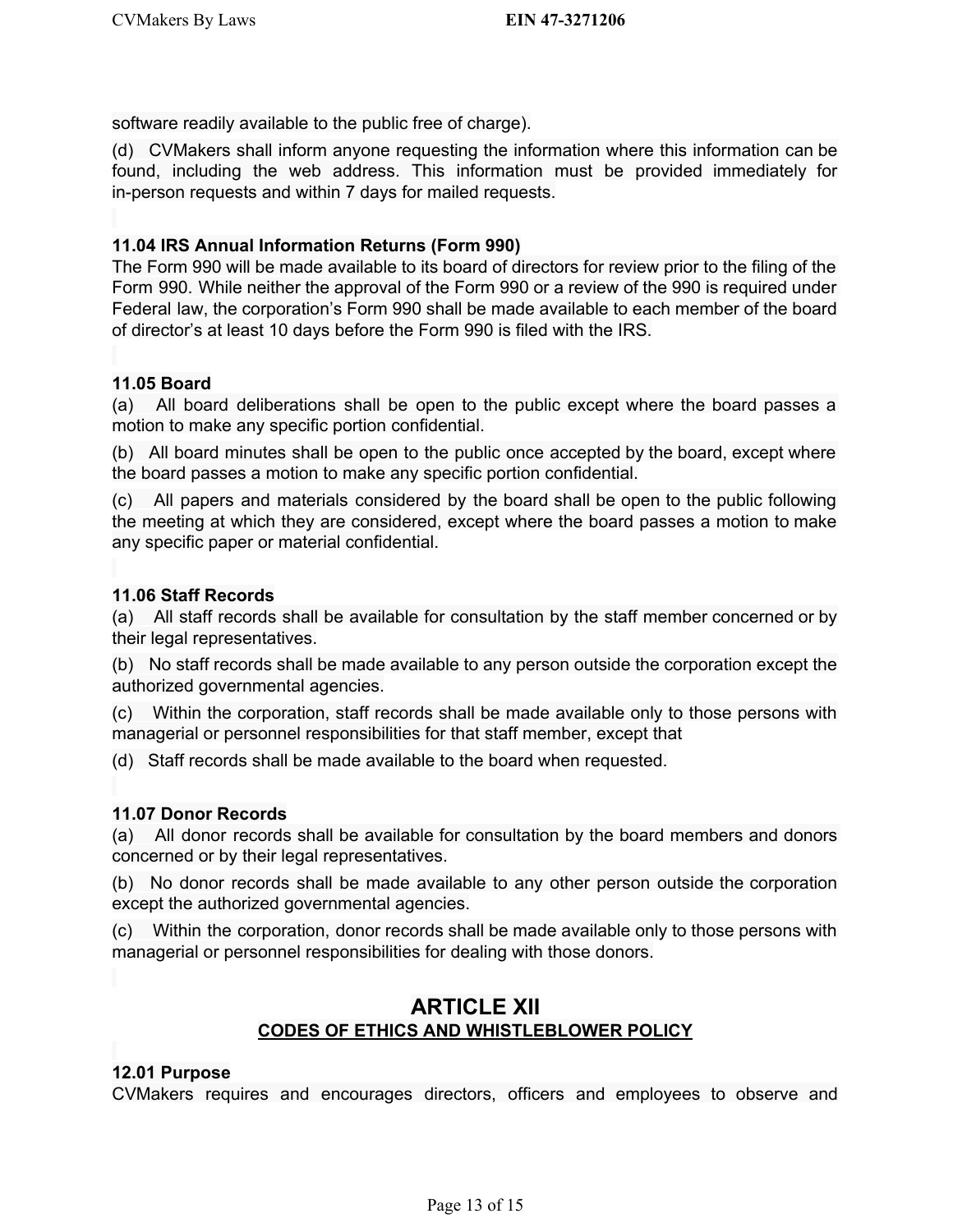practice high standards of business and personal ethics in the conduct of their duties and responsibilities. The employees and representatives of the corporation must practice honesty and integrity in fulfilling their responsibilities and comply with all applicable laws and regulations. It is the intent of CVMakers to adhere to all laws and regulations that apply to the corporation and the underlying purpose of this policy is to support the corporation's goal of legal compliance. The support of all corporate staff is necessary to achieving compliance with various laws and regulations.

#### **12.02 Reporting Violations**

If any director, officer, staff or employee reasonably believes that some policy, practice, or activity of CVMakers is in violation of law, a written complaint must be filed by that person with the vice president or the board president.

#### **12.03 Acting in Good Faith**

Anyone filing a complaint concerning a violation or suspected violation of the Code must be acting in good faith and have reasonable grounds for believing the information disclosed indicates a violation of the Code. Any allegations that prove not to be substantiated and which prove to have been made maliciously or knowingly to be false shall be viewed as a serious disciplinary offense.

#### **12.04 Retaliation**

Said person is protected from retaliation only if she/he brings the alleged unlawful activity, policy, or practice to the attention of CVMakers and provides CVMakers with a reasonable opportunity to investigate and correct the alleged unlawful activity. The protection described below is only available to individuals that comply with this requirement.

CVMakers shall not retaliate against any director, officer, staff or employee who in good faith, has made a protest or raised a complaint against some practice of CVMakers or of another individual or entity with whom CVMakers has a business relationship, on the basis of a reasonable belief that the practice is in violation of law, or a clear mandate of public policy.

CVMakers shall not retaliate against any director, officer, staff or employee who disclose or threaten to disclose to a supervisor or a public body, any activity, policy, or practice of CVMakers that the individual reasonably believes is in violation of a law, or a rule, or regulation mandated pursuant to law or is in violation of a clear mandate of public policy concerning the health, safety, welfare, or protection of the environment.

#### **12.05 Confidentiality**

Violations or suspected violations may be submitted on a confidential basis by the complainant or may be submitted anonymously. Reports of violations or suspected violations shall be kept confidential to the extent possible, consistent with the need to conduct an adequate investigation.

#### **12.06 Handling of Reported Violations**